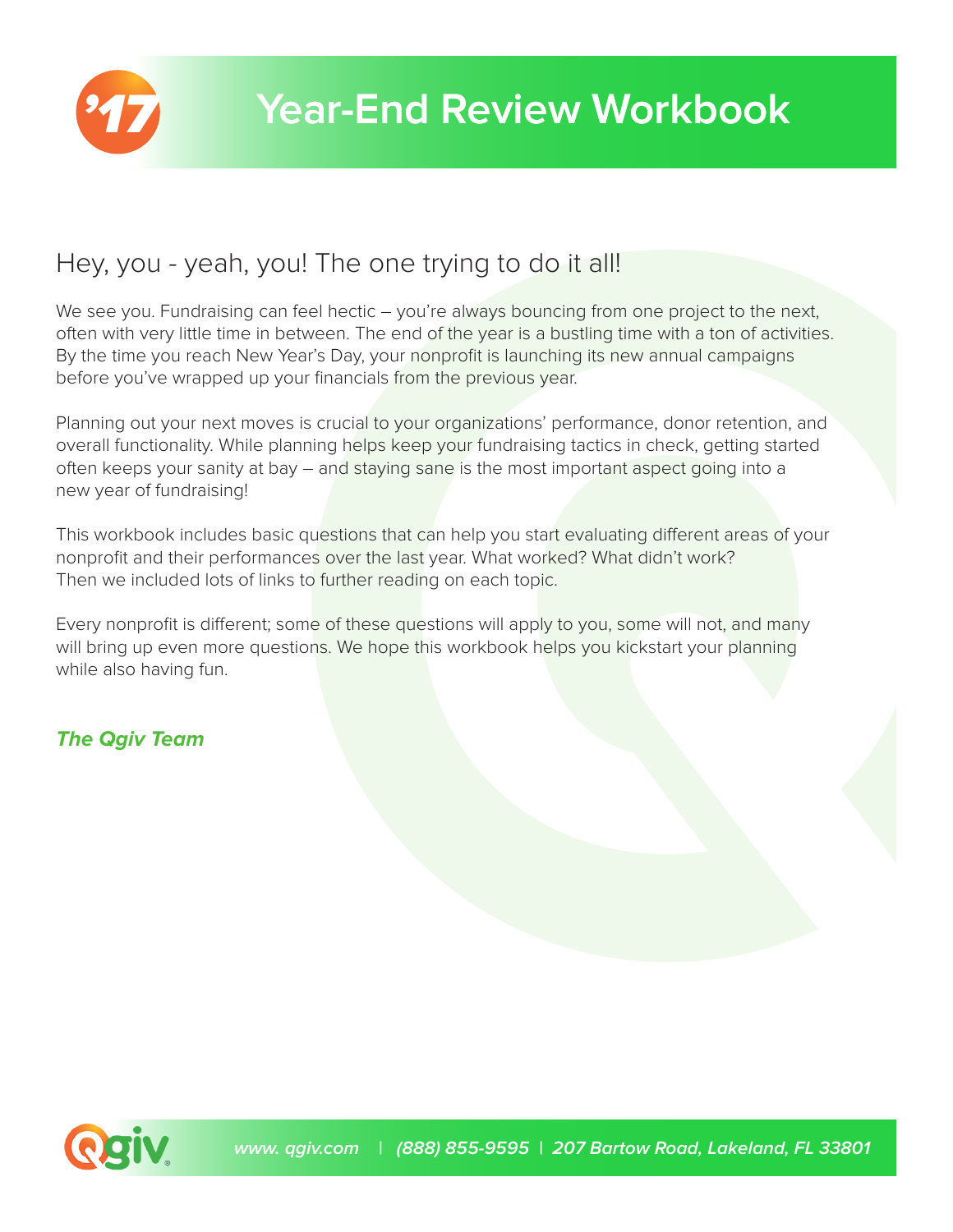# YEAR-ROUND FUNDRAISING

 Take a look at your overall fundraising and identify the strong and weak points of your perfomance over the last year. These questions are also great for evaluating individual campaigns in addition to your overall yearly fundraising.

What campaign was most successful? What went well?

What campaign fell short of its goals? How could it have been improved?

What goal did you set for yourself this year that you achieved? What helped you reach your goal effectively?

What did you want to achieve this year that didn't happen? What can you do better next time?

What resources do you need to make next year's fundraising better?

Are there any programs, events, or initiatives that cost you more than they earned? How can those be streamlined to be more efficient?

What are some fundraising methods you'd like to try in the coming year?

What are the changes you need to make to use those new methods?

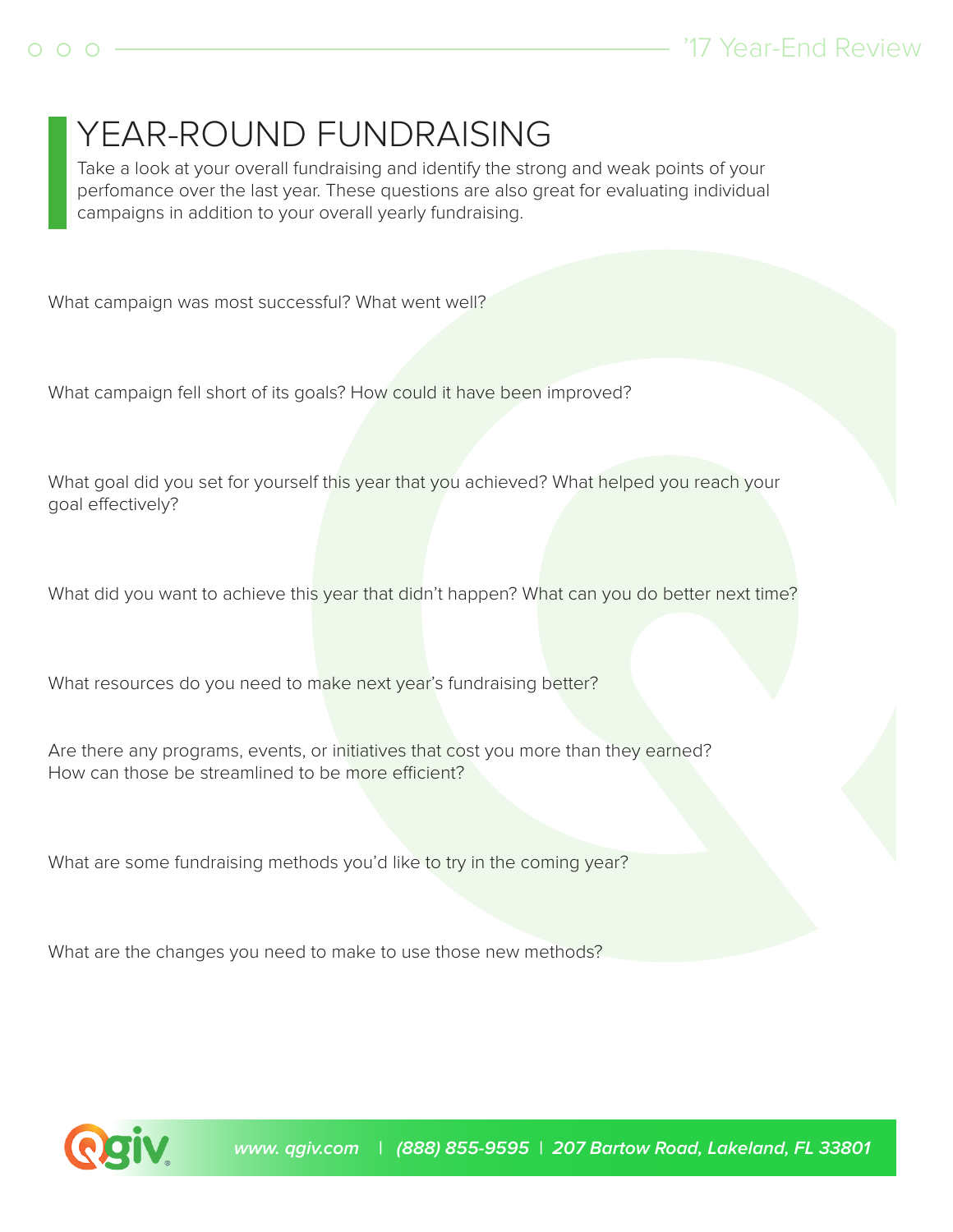## Continue the Conversation | Year-Round Fundraising

 Fundraising is an art – there's always room for expansion, experimentation, and perfecting the methods we use to raise money. Here are some resources your team might enjoy discussing as you talk about your fundraising successes and challenges.

#### **Fundraising FAQ**

(https://www.qgiv.com/blog/fundraising-faq/)

We get a lot of insightful questions about fundraising, from basic best practices to advanced concepts. This article compiles some of the most frequent questions we receive and answers them with tons of great articles.

#### **10 Tips for Building Buzz Around a Web-Based Donation Campaign**

(https://www.qgiv.com/blog/web-based-donation-campaign/)

If you've had problems in the past year with campaigns falling flat, take a look at this article. We've got some great ideas that will help you build hype and raise awareness for your next campaign.

#### **Creating an Effective Fundraising Plan**

(https://www.qgiv.com/blog/under-development-guest-post-creating-an-effective-fundraising-plan/) The first step in executing a great fundraising campaign is building a great fundraising plan. Diana Hoyt from MatchMaker Fundraising Software weighed in on how nonprofits can build a fundraising plan that will help your campaign succeed.

#### **Asking for Donations from Individuals**

(https://www.qgiv.com/blog/asking-for-donations-from-individuals/) This article is a great resource for beginning fundraisers and veterans alike. It focuses on the best practices nonprofits use to guide their fundraising asks when they're soliciting donations from individual donors.

#### **Asking for Donations from Companies**

(https://www.qgiv.com/blog/asking-for-donations-from-companies/)

Corporate sponsorships have always been part of the philanthropic landscape, but there's an increasing prevalence of close relationships between nonprofits and for-profit companies. This article covers some best practices that will help you navigate this kind of fundraising.

#### **Crowdfunding vs Peer-to-Peer Fundraising: Which is Right for Me?**

(https://www.qgiv.com/blog/crowdfunding-vs-peer-to-peer-fundraising-which-is-right-for-me/) If you've ever wondered the type of fundraiser that is right for you, you are not alone. The terms "Crowdfunding" and "Peer-to-Peer" can be ambiguous to some. This article breaks down these two popular fundraising methods.

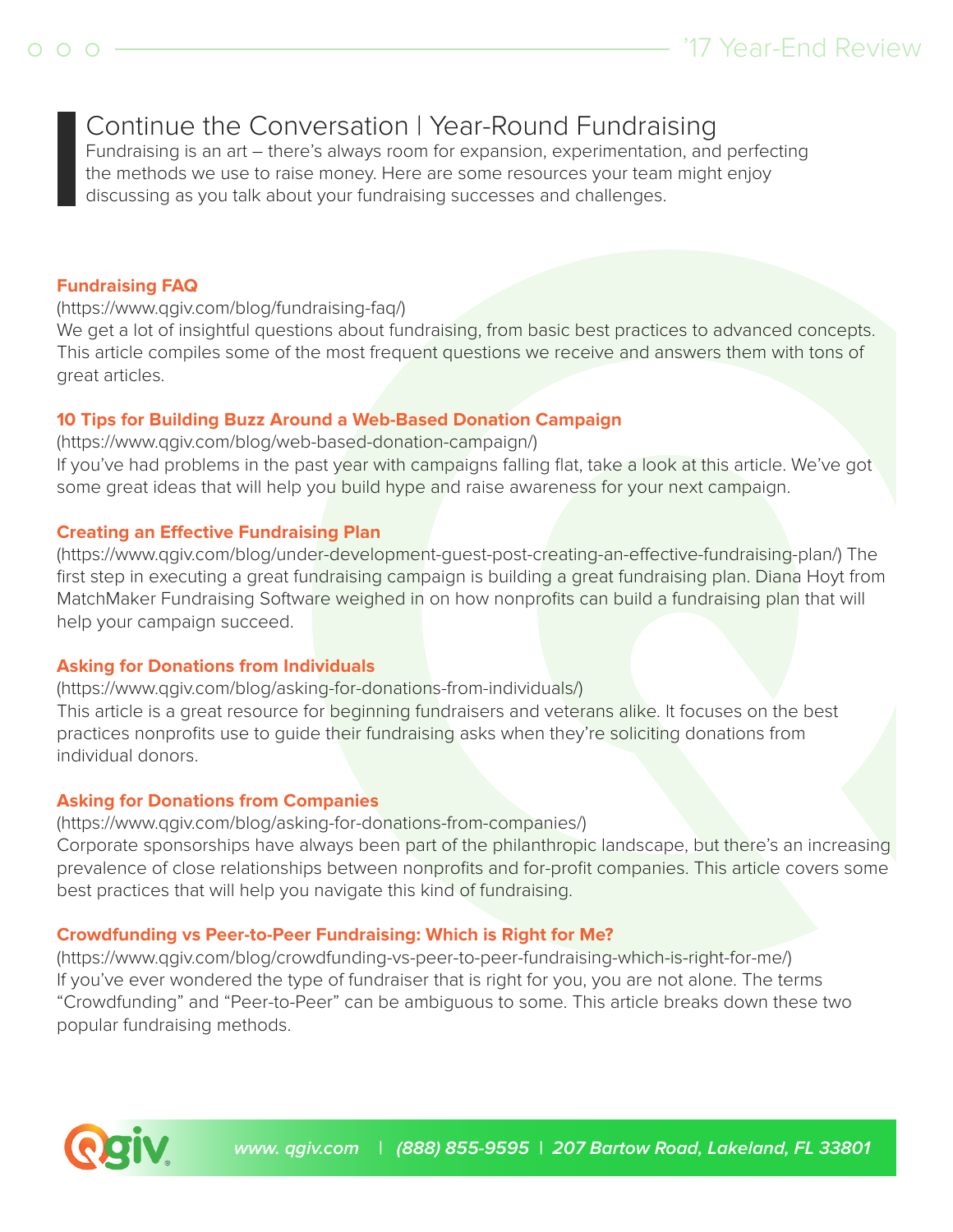# DONOR PATTERNS

 Keeping track of your donors' patterns – when and how they gave, whether they lapsed or upped their commitment, etc. – helps you evaluate your performance over the last year and improve your strategies this year! This section will help you gauge the health of your donor base and pinpoint areas you can improve upon.

How many return donors did you have this year? What percentage of donors churned in 2017?

How many new donors did you have this year? Was that number above or below your goal?

What can you do to boost donor retention next year?

What can you do to find new donors next year?

What donor retention methods worked best for you this year?

What donor acquisition methods worked best for you this year?

How can different departments at your organization help with donor acquisition & retention?

What are three donor retention practices you can start next year?

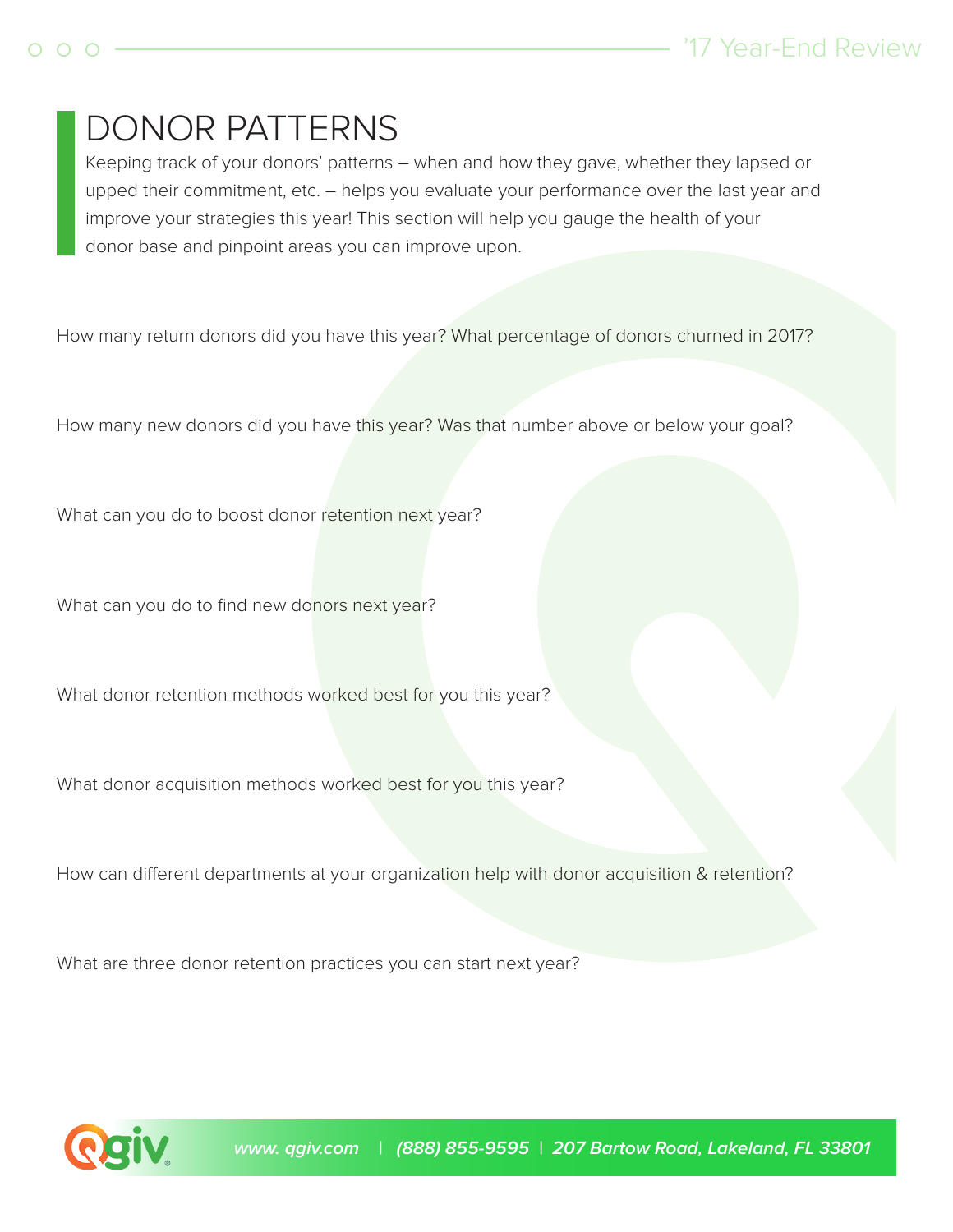## Continue the Conversation | DONOR NUMBERS

 Building and maintaining your donor base is how you'll help your nonprofit grow and will make strides towards changing the world. It takes time, effort, and strategy to build a community of donors that will sustain your organization; these resources will help you.

#### **Grow Your Giving: Donor Cultivation Strategies for Every Nonprofit**

(https://www.qgiv.com/blog/wp-content/uploads/2016/07/Donor\_Cultivation\_eBook.pdf) This comprehensive guide to donor cultivation covers best practices and strategies to captivate donors, build relationships with them, and establish relationships with them that will help them (and you!) reach philanthropic goals.

#### **Donor Love Is Everything**

(https://www.qgiv.com/blog/wp-content/uploads/2016/08/John-Lepp-Donor-Love-Is-Everything.pdf) John Lepp does two things: he loves donors, and he helps those donors change the world. In this article, he weighs in on how nonprofit organizations can make very simple changes to their routines that have huge results on their donor retention rates.

### **6 Ways to Customize Your Thank-You Page**

(https://www.qgiv.com/blog/customizing-thank-page/) This practical article breaks down 6 small changes that you can make on your thank-you page that will make an immediate impact on your donors.

### **How to Retain More Donors during Your Annual Campaign**

(https://www.qgiv.com/blog/annual-fundraising-campaigns/)

It's easy to target your messages to donors when they support a specific campaign or restricted fund. But how do you work on donor retention when they're donating to your annual campaign? This page breaks it down.

### **How to Reach Your Millennial Donors**

(https://www.qgiv.com/blog/millennial-donors/)

Knowing your donor audience is important for your fundraising, but knowing how to engage with them isn't always easy. This article goes over ways in which you can reach out to one of the most influential generations.

### **Five Donor Retention Practices You Can Do in Five Minutes or Less**

(https://www.qgiv.com/blog/resources/donor-retention-five-minutes/) Donor retention doesn't have to mean a ton of extra work; in fact, some of the most impactful gestures you can make only take a few minutes of your time. This infographic breaks down 5 donor retention tactics that only take a few minutes of your time.

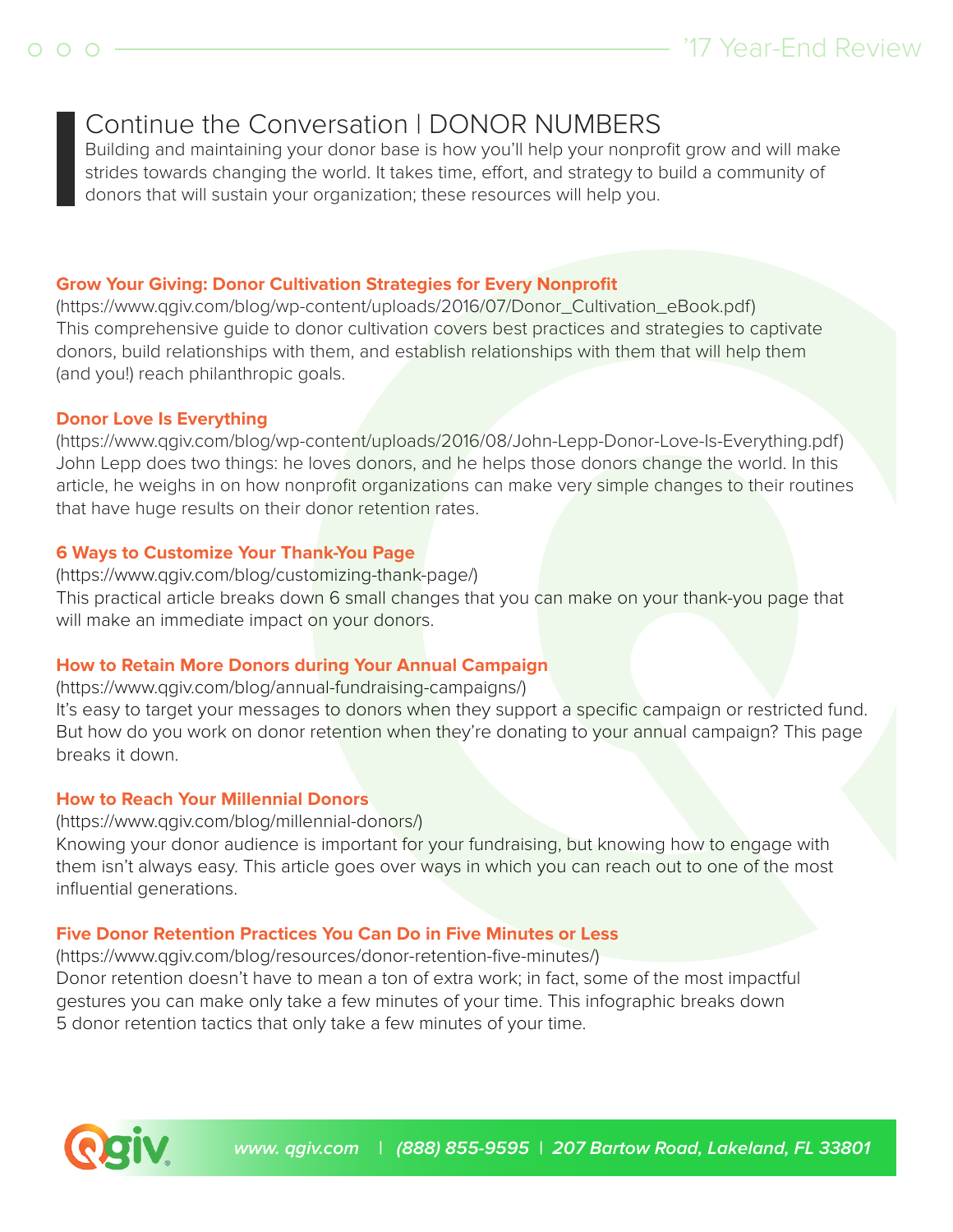

 Communication isn't what it used to be! Your donors and other supporters are inundated by information 24/7 – standing out from the noise long enough to get your message across is difficult. Taking time to review your communications practices is a great way to make sure your donors hear you.

What were your communications channels this year?

Did you notice any change or shift in the effectiveness of your communications channels?

What challenges did you face this year as you communicated with existing and potential donors?

What communication channels were most effective? Which were least effective?

Based on this year's activity, what adjustments should you make to your communications strategy next year?

What are your new communications goals for next year?

What resources will you need to accomplish your communications goals next year?

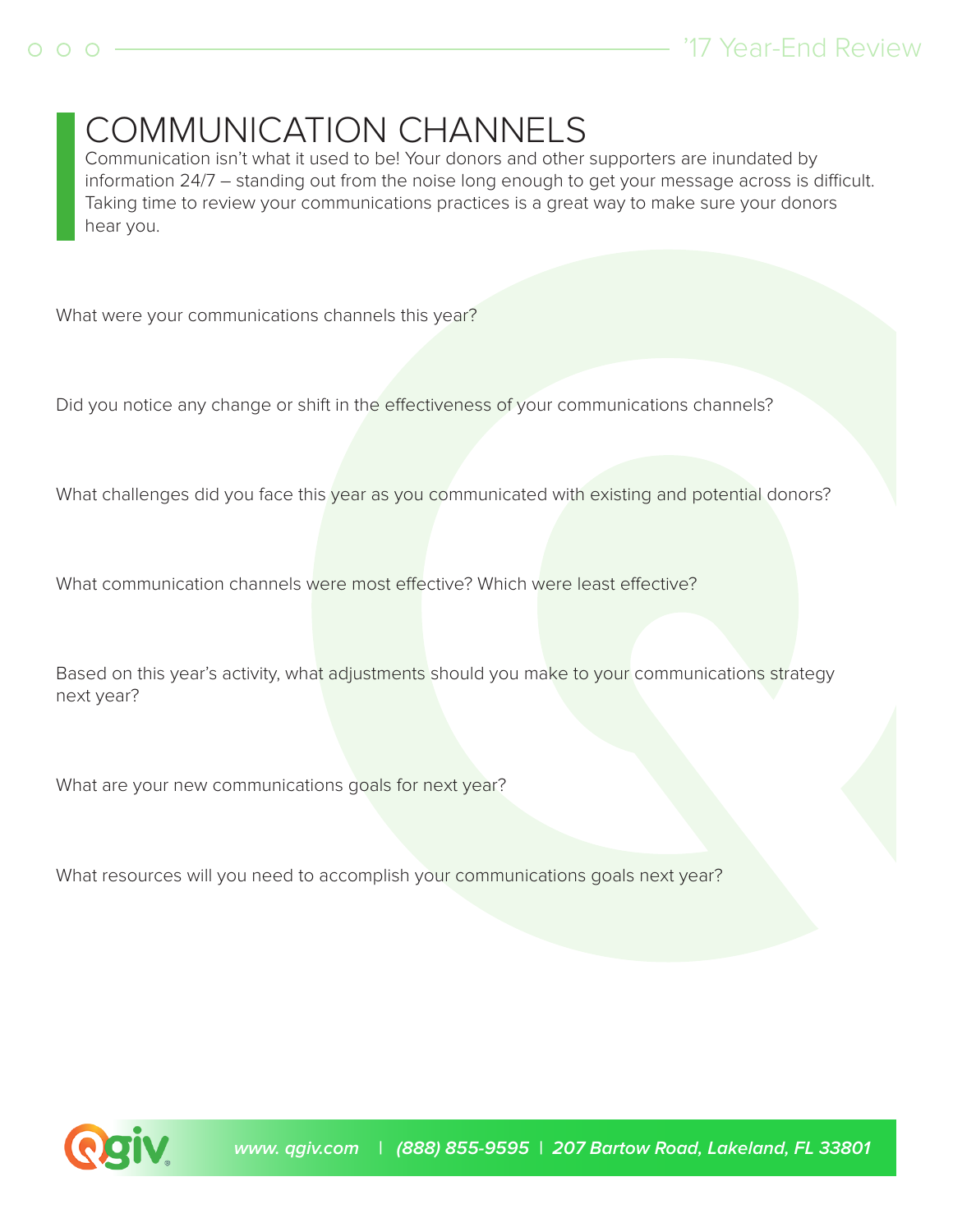## Continue the Conversation | COMMUNICATION CHANNELS

 Communication isn't as simple as it used to be. Years ago, nonprofits communicated with their supporters by letter or in person. Today, it's a little more complicated - donors are online, on social media, using email, reading direct mail, and learning about charities from their friends. Here are some resources you can use to expand your reach and communicate effectively with the people who support you.

### **How to Run an Effective Email Campaign**

(https://www.qgiv.com/blog/run-effective-e-mail-campaign/) Communicating with donors through email is a tried-and-true tactic that can still be tricky to do right. This short list of strategies will help you make the most of your email communications with donors, whether you're asking for support or updating them on your latest campaign's progress.

## **3 Simple Ways Mobile Messaging Can Drive Donations**

(https://www.qgiv.com/blog/drive-donations-with-mobile-messaging/) Everyone seems to be glued to their smartphones these days. This guest post from Mobile Commons is full of ideas that will help you communicate with donors through the one channel that donors always use – text messages.

## **Micro-Video for Nonprofits**

### (https://www.qgiv.com/blog/micro-video-nonprofits/)

If a picture is worth a thousand words, how many words is a video worth? It's impossible to tell! Videos are a powerful way to make an impression on supporters in email, on social media, and other places online. They don't have to be long videos, either; this article breaks down the art of the micro-video and includes some great examples.

## **5 Nonprofit Email Best Practices You Can Apply Right Now**

(https://www.qgiv.com/blog/5-nonprofit-email-best-practices/)

Email is a continuously used facet of the communication world, and with many users opening them up on their mobile devices, they are just skimming through. This article helps to explain how to better your emails with images, and how to shorten your content.

## **What's Up With All Of Those Facebook Donation Options**

(https://www.qgiv.com/blog/whats-up-with-all-of-those-facebook-donation-options/)

Facebook has integrated its way into the world, becoming a staple for communication. With all of its uses, you can now apply your own donation form on Facebook. There are numerous options on how to integrate the form to your page, and it can be a little confusing. This article helps differentiate these issues.

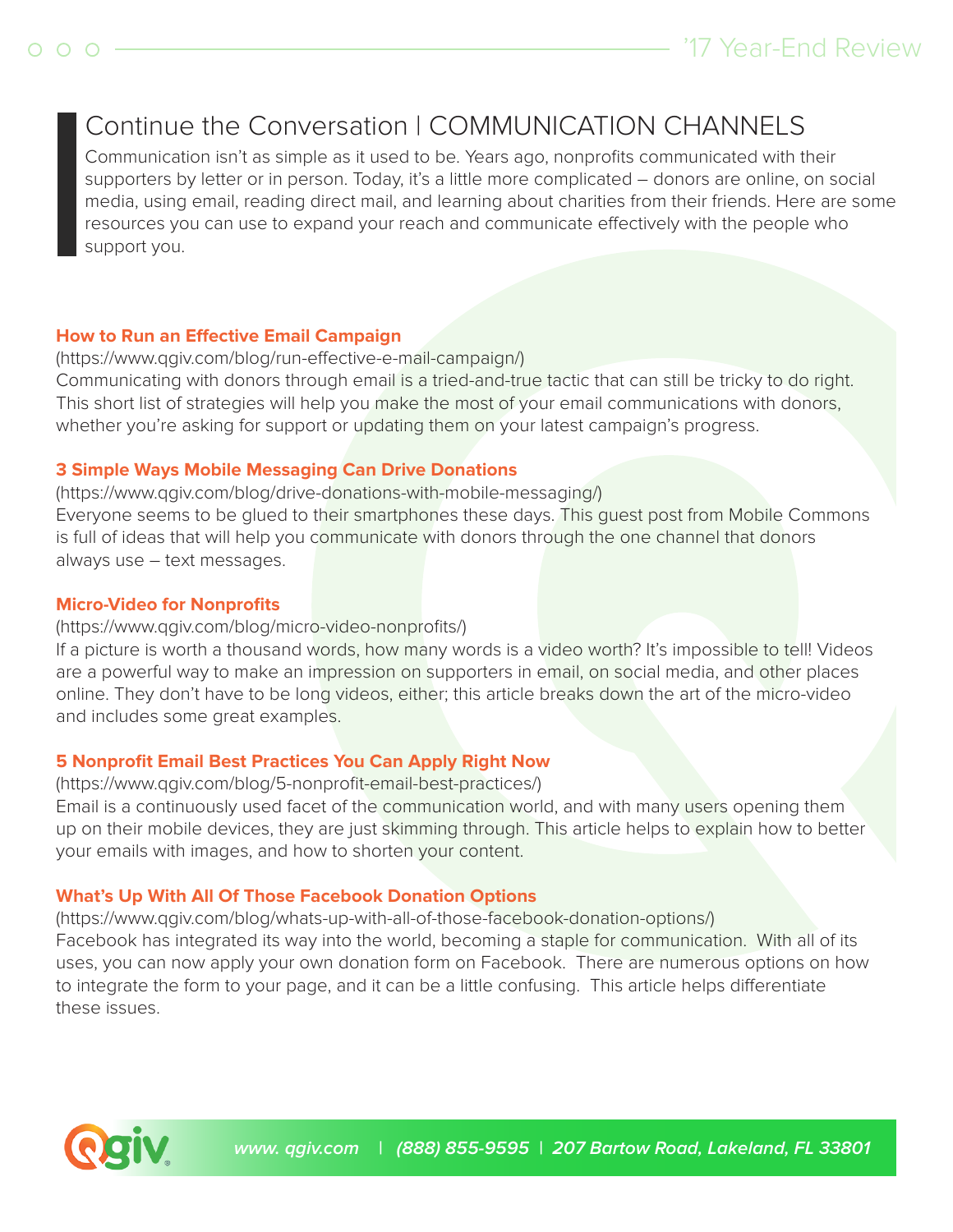# $STORYTELLING$

 Your organization's story is its most valuable asset. Take a little while to pin down the specifics of your story! Think about the mood and tone that will dominate your messaging next year; it'll make creating new materials for new campaigns easier ensure that your mission and ideas are consistently conveyed across different channels.

Sum up your nonprofit's mission in a sentence or two. What is it that you do?

Rephrase that so your donor is at the center. What does your donor accomplish through you?

Do you think you effectively told donors what they accomplish through you in the last year?

What's the driving theme behind your nonprofit's story?

Who are some board members, volunteers, or other people who have benefitted from your organization that would be willing to share their stories?

What's your least-read page or publication? How can you use your story to make it more interesting to a wider audience?

What are the biggest obstacles you've faced in the past when you've tried to tell an inspiring story that moves your audience?

How can you overcome those obstacles next year?

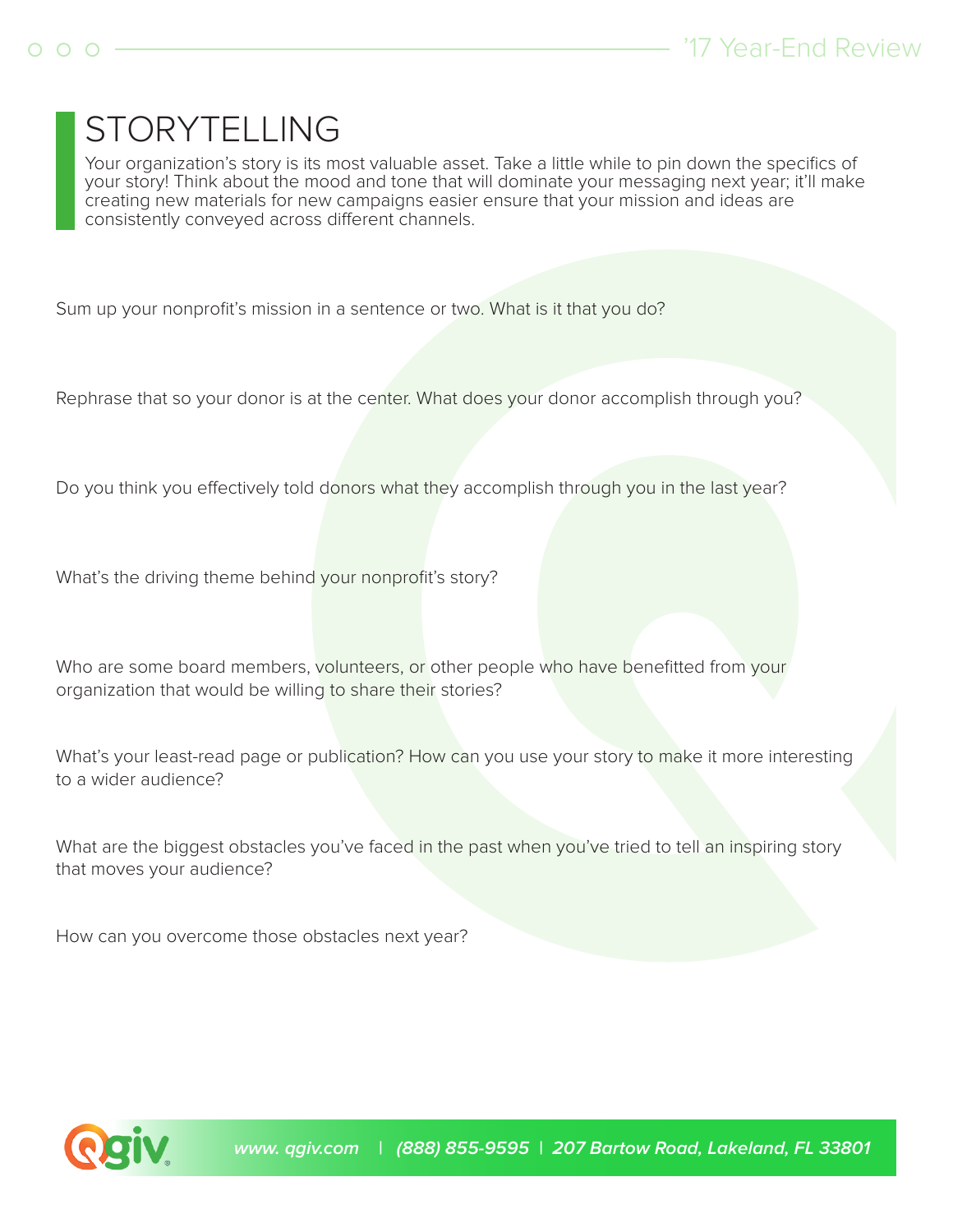## Continue the Conversation | STORYTELLING

Your organization's story is your best tool - it's what inspires people to support you, conveys your mission to the world in terms that people understand, and is the guiding force that drives your brand. Making sure you've established a great narrative for your organization is a critical part of fundraising, and it's important to periodically update the story you're telling to the rest of the world. Here are some great resources that will help you tell your stories effectively.

## **Nonprofit Storytelling: Who Cares, Anyway?**

(https://www.qgiv.com/blog/nonprofit-storytelling-who-cares-anyway/) If you've never really thought about the stories you're telling online, in emails, and in your direct mail campaigns, this is an important article to read. It breaks down why nonprofit storytelling is so important, and it offers some ideas about ways to share your story once you've decided what it is.

## **Nonprofit Instagram Accounts to Follow**

(https://www.qgiv.com/blog/nonprofit-instagram-accounts-follow-3/) Some of the best stories are told most effectively through photos. This resource rounds up some of the best nonprofit Instagram accounts around; if you're looking for inspiring ways to share your story online, check this out.

## **"Our Kids Don't Have Recess" – A Peer-to-Peer Story**

(https://www.qgiv.com/blog/our-kids-dont-have-recess/) Want to see the power of a great story in action? This article tells the story of The Education Cooperative in East Walpole, Massachusetts, and the effect their story had on their first-ever peer-to-peer fundraiser.

### **Micro-Video for Nonprofits**

### (https://www.qgiv.com/blog/micro-video-nonprofits/)

We've included this link in other parts of this guide – it's just so good! Videos are a powerful way to tell your story, and this article is proof that your videos don't have to be long or complicated to make a big impact.

## **Qgiv's Top 3 Animal Shelter Fundraising Tips**

(https://www.qgiv.com/blog/animal-shelter-fundraising-tips/)

A picture is worth a thousand words, especially with cute animals. Pictures create a story for an organization, and a lasting narrative. This article breaks down examples of the use of pictures, success stories, and reaching out to the community.

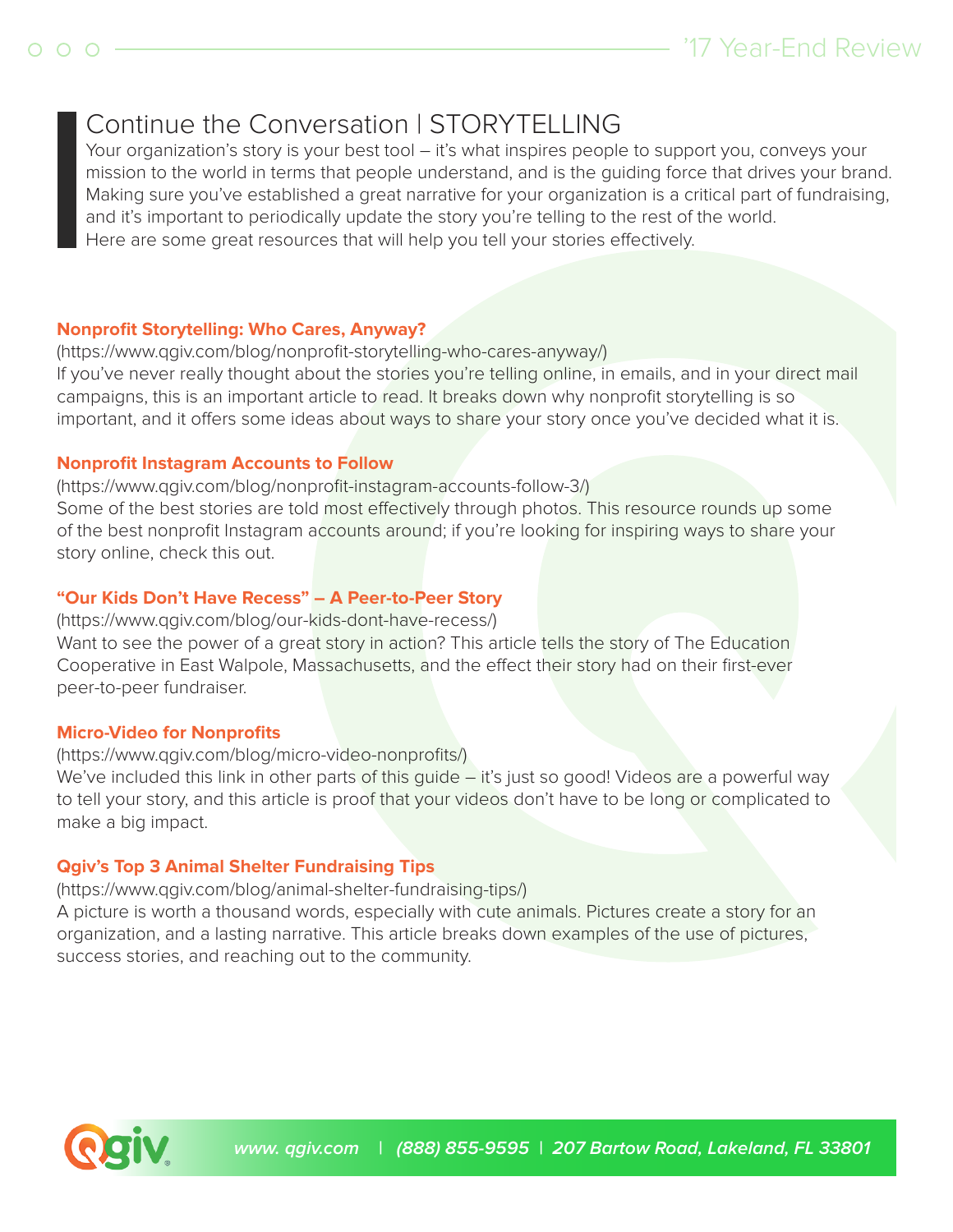## $O$   $O$   $O$

## '17 Year-End Review

# '17 **Year-End Review Workbook** EVENTS

 Events are a cornerstone of traditional fundraising. But times are changing rapidly – lots of nonprofits are re-evaluating their events on a regular basis and tweaking them to appeal to their donor base. Keeping an eye on your events, their attendance, and their efficiency is important! These questions will get you started as you evaluate your past events.

What events did you throw this year that were successful? What made them a success?

What events did you throw this year that were not successful? Can you pinpoint why they weren't successful?

Have any of your events been successful or unsuccessful several years in a row? Which ones?

Are any of your chronically unsuccessful events replaceable? If not, are they fixable?

How can you make your successful events even more successful?

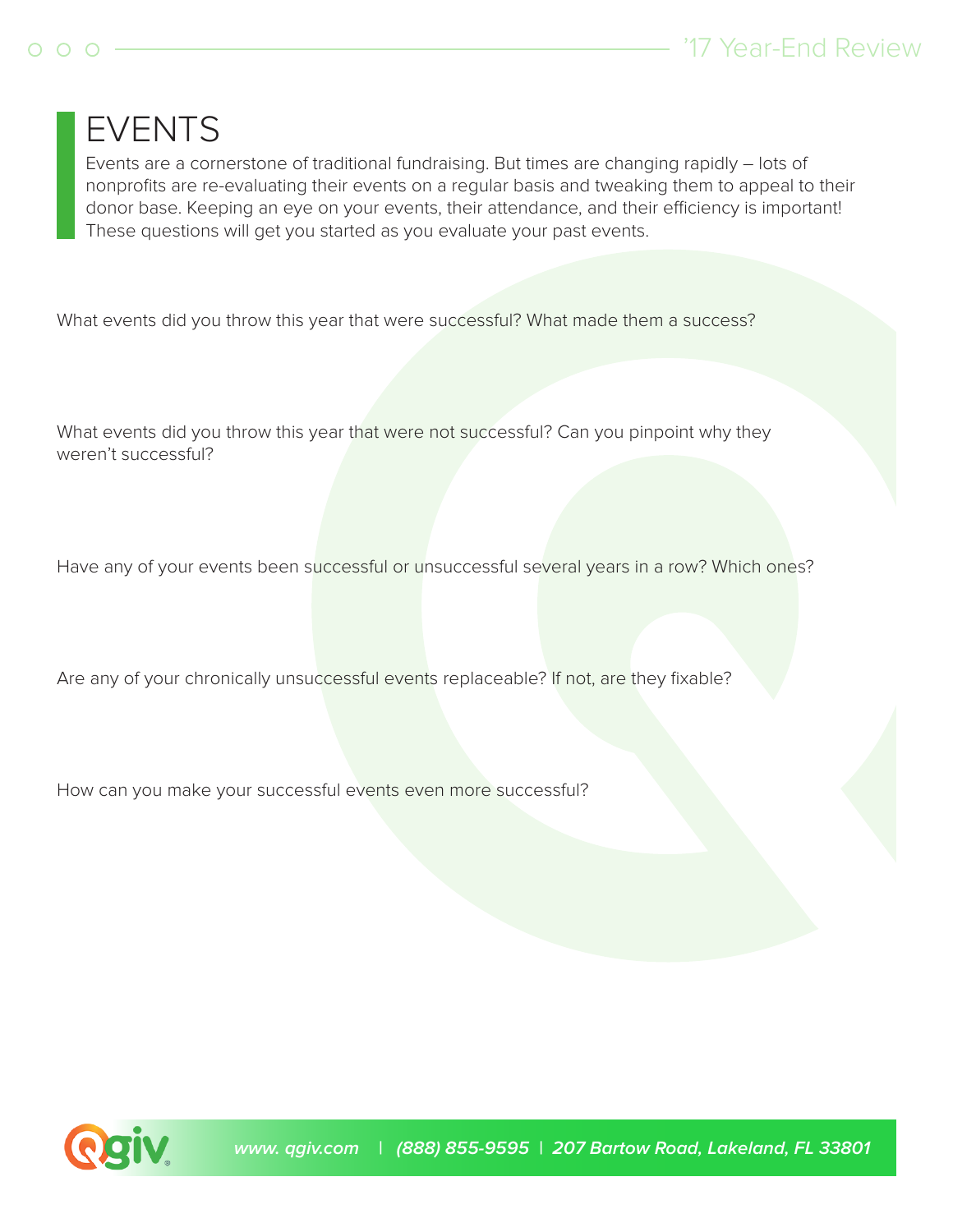## Continue the Conversation | EVENTS

 Running events is tricky; you have to keep expenses low enough that they're profitable for your no profit, but you want to make them nice enough that donors are willing to pay to attend them. If you're struggling with events or if you just want to try to make them a little more efficient, check out these resources.

### **4 Easy Ways to Raise Event Awareness through Social Media**

(https://www.qgiv.com/blog/4-easy-ways-to-raise-event-awareness-through-social-media/) More and more of your potential donors and event attendees get their news, learn about events, and coordinate their social calendars on social media. Here are some tips that will help you publicize your event on different social channels.

## **Peer-to-Peer Fundraising: How to Run a Profitable Campaign**

(https://www.qgiv.com/blog/peer-to-peer-fundraising/) Peer-to-peer events can be huge fundraising opportunities for nonprofits, but it does take planning and careful execution to make them successful. This page breaks down basic peer-to-peer fundraising tactics and some strategies for making them successful.

## **Selling Peer-to-Peer Event Merch? Here are Some Ideas**

(https://www.qgiv.com/blog/peer-to-peer-store/) Selling merchandise at an event is a big undertaking. These tips are written specifically for fundraisers who are selling merch in conjunction with a peer-to-peer event, but many of them are applicable to regular events, too.

## **[Guest Post] Don't Come to This! Silly Fundraising Ideas with Marketing Automation**

(https://www.qgiv.com/blog/fundraising-ideas-with-marketing-automation/) James Hutto of ValeoMarketing shares some ideas for lighthearted non-events – a whacky kind of fundraising event that some nonprofits are adopting with great success. If you're looking for an unconventional fundraising idea, this might give you some ideas.

## **The Key to a Successful Peer-to-Peer Fundraiser**

(https://www.qgiv.com/blog/key-to-a-successful-peer-to-peer-fundraiser/) Since Peer-to-peer fundraising is growing, so are the ways in which to make these events more successful. These ideas focus more on the gamification of peer-to-peer and how to engage with participants within your event.

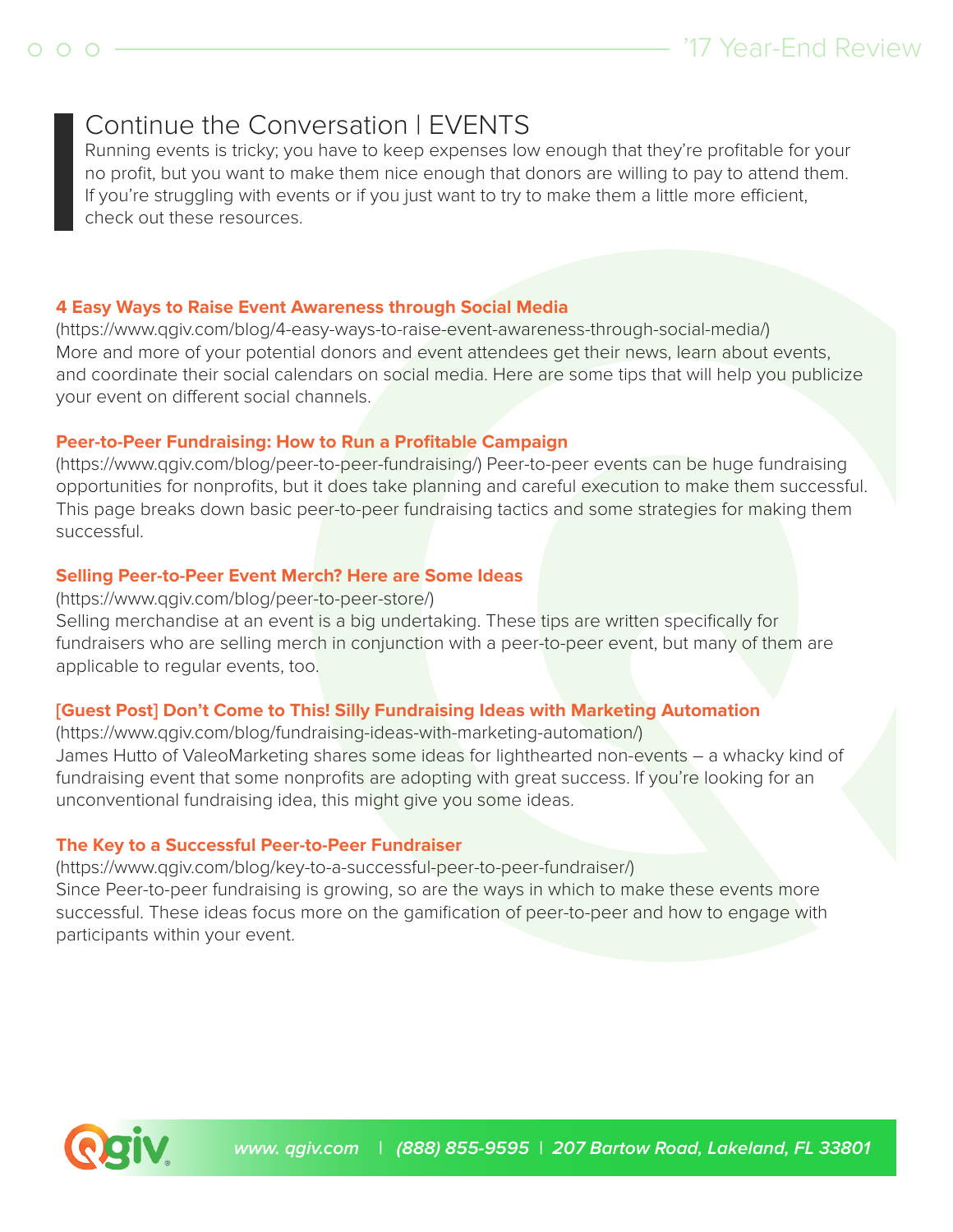# WEBPAGE & DONATION FORMS

 Believe it or not, your nonprofit's website and your donation form can make or break your online fundraising efforts. Taking a few minutes to look at your website from a donor's perspective and to consider various points of your online presence is the first step toward streamlining your online fundraising.

When was the last time you updated your website?

Pretend you're a potential donor and run through your website. What are three things you would change to make it more current?

What resources would you need to update your site?

Go to your donation page and make a donation (even just \$1). What is good about the donation experience? What's not good?

What would you do to make the donation process more donor-friendly?

Take a look at the confirmation page after you've processed your donation. What stands out to you in a positive way? What could you change to make a better impression on your donors?

When you receive your donation receipt, read it a couple of times from a donor's perspective. Do you love it? What do you like about it? What don't you like?

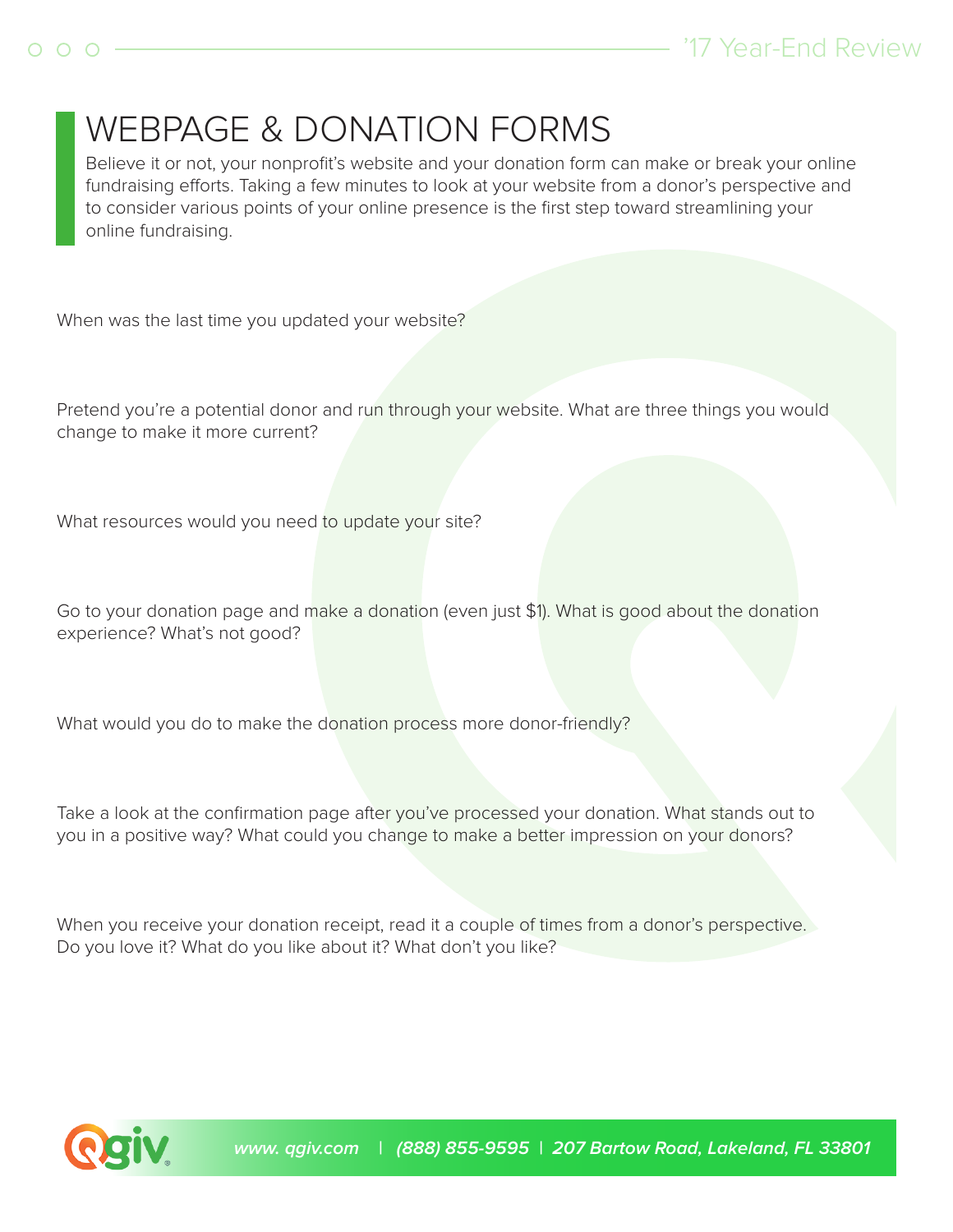## Continue the Conversation | WEBPAGE & DONATION FORMS

Your website is the online powerhouse that fuels your presence on the Internet. It's where people go for information about your nonprofit, to make donations, and to read about what you're doing in your community.

## **How to Build Your Best Fundraising Site**

(https://www.qgiv.com/blog/wp-content/uploads/2016/08/How-to-Build-Your-Best-Fundraising-Site.pdf) This eBook walks you through the significance of each section of your website and how to optimize it to move your donors to give. It also goes through the best practices for building a donation page that will make the giving process quick and easy.

## **5 Signs Your Website Needs a Facelift**

(https://www.qgiv.com/blog/5-signs-website-needs-facelift/) Not sure if your website needs to be refreshed? Take a look at this article. It explains 5 signs that your site needs work and how to address common problems found on nonprofit websites.

## **Donation Form Check-Up Checklist**

(https://www.qgiv.com/blog/resources/donation-form-check-up-checklist/) Run through this checklist to give your online donation forms a quick check-up. The way your donation form is set up has a huge influence on whether or not people actually donate to your nonprofit; this checklist will help you find and fix the most common pitfalls we see on nonprofit donation forms.

### **Ask a Web Designer**

(https://www.qgiv.com/blog/wp-content/uploads/2016/08/Ask-a-Web-Designer-1.pdf) Chris Morata, Qgiv's head of design, answers some frequently asked questions about website design and about mistakes he often sees on nonprofit websites. He sees hundreds of websites every month and has excellent advice for how organizations can keep their websites fresh and user-friendly.

## **Crowdfunding for Non-Profits: Build a Great Form**

(https://www.qgiv.com/blog/crowdfunding-for-nonprofits-build-form/) Different types of fundraising require unique approaches to their donation forms. Crowdfunding has become a popular type of fundraising for many nonprofits, and this article provides a step by step breakdown of customizing a crowdfunding donation form.

## **Improving Your Nonprofit Website on a Budget**

(https://www.qgiv.com/blog/improve-nonprofit-website/)

Having a mediocre website is hard in the fundraising world. It won't resonate with donors, and will leave you struggling to generate funds, when they are limited in the first place. Learn how to not miss out on potential donors and volunteers in this resourceful guest article.